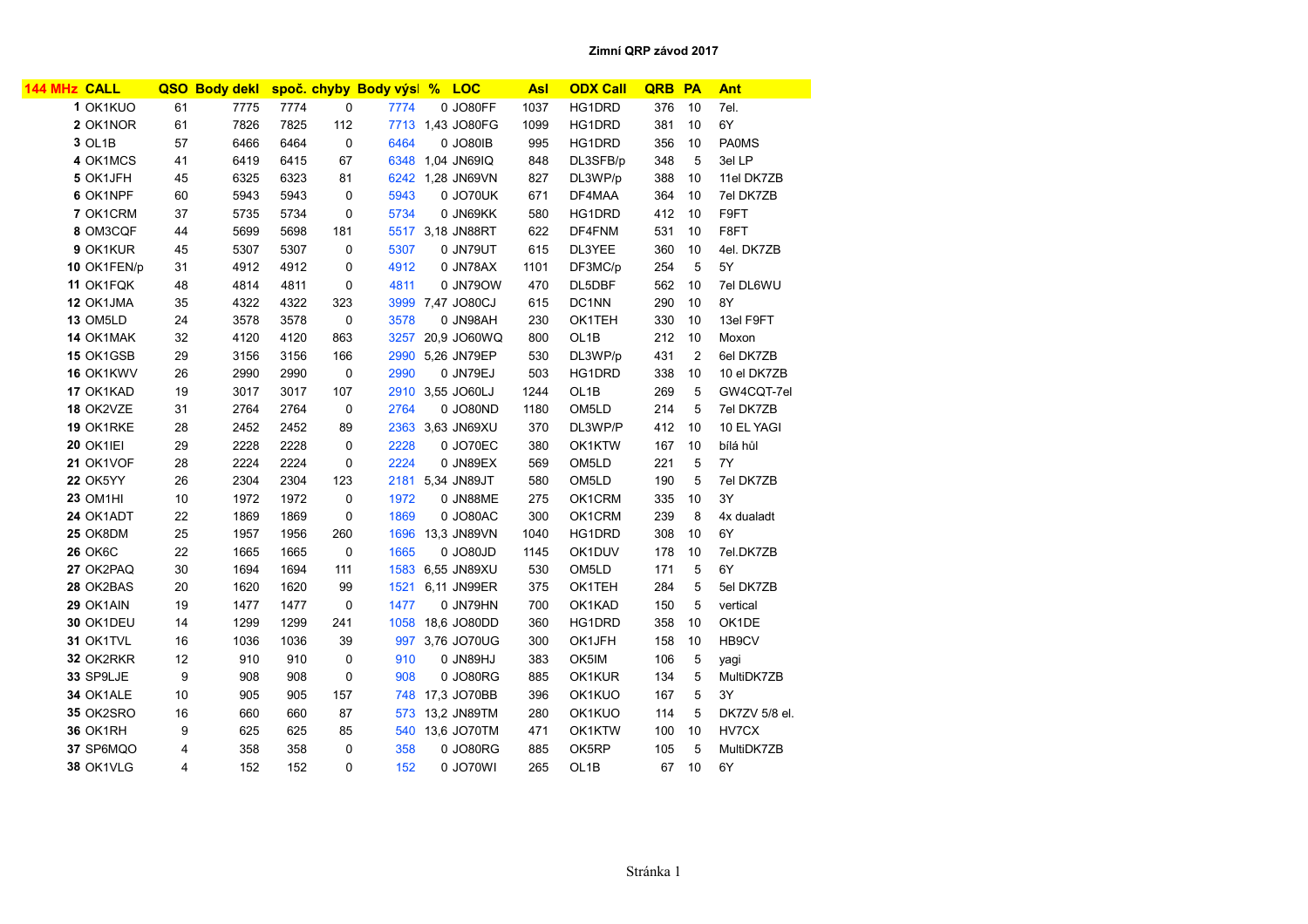| 432 MHz CALL    |                | QSO Body dekl |      |             | chyby Body výsl % LOC |                  | <b>Asl</b> | <b>ODX Call</b>   | <b>QRB</b> | PA             | <b>Ant</b>    |
|-----------------|----------------|---------------|------|-------------|-----------------------|------------------|------------|-------------------|------------|----------------|---------------|
| 1 OK1KUO        | 44             | 5641          | 5641 | $\mathbf 0$ | 5641                  | 0 JO80FF         | 1037       | DH3NAN            | 380        | 10             | 14el.         |
| 2 OK1NOR        | 45             | 4809          | 4809 | 30          |                       | 4779 0.62 JO80FG | 1099       | OK1CRM            | 273        | 10             | 10Y           |
| 3 OK1AKI        | 44             | 4317          | 4317 | 0           | 4317                  | 0 JO70UK         | 670        | DF4MAA            | 364        | 10             | 10el. DIAMOND |
| 4 OK1CRM        | 21             | 3683          | 3683 | 0           | 3683                  | 0 JN69KK         | 580        | PA5Y              | 555        | 10             | 4x9 DK7ZB     |
| 5 OK1KAD        | 20             | 3570          | 3570 | 237         |                       | 3333 6.64 JO60LJ | 1244       | OK6C              | 273        | 5              | DK7ZB-9el     |
| 6 OK1FEN/p      | 25             | 3211          | 3211 | 0           | 3211                  | 0 JN78AX         | 1101       | DF3MC/P           | 254        | 5              | 10Y           |
| 7 OK1FQK        | 25             | 3027          | 3027 | 130         |                       | 2897 4,29 JN79OW | 470        | DL9DAU            | 490        | 8              | DL6WU 14el.   |
| 8 OM5LD         | 15             | 2411          | 2411 | $\mathbf 0$ | 2411                  | 0 JN98AH         | 230        | OK1TEH            | 330        | 5              | 19Y           |
| 9 OK6C          | 23             | 2274          | 2274 | 0           | 2274                  | 0 JO80JD         | 1145       | OK1KAD            | 273        | 10             | 7el.DK7ZB     |
| 10 OK1JFH       | 23             | 2195          | 2194 | 0           | 2194                  | 0 JN69VN         | 827        | OK1NOR            | 206        | 10             | 4el.DK7ZB     |
| 11 OK1ADT       | 28             | 2093          | 2093 | 0           | 2093                  | 0 JO80AC         | 300        | OM <sub>5LD</sub> | 246        | $\overline{7}$ | 4x dualadt    |
| 12 OK1IEI       | 23             | 2079          | 2079 | 19          |                       | 2060 0.91 JO70EC | 380        | OK6C              | 172        | 10             | M2 432 12     |
| 13 OK1KUR       | 22             | 1993          | 1993 | 0           | 1993                  | 0 JN79UT         | 615        | DH3NAN            | 329        | 10             | 5el. DK7ZB    |
| <b>14 OL1B</b>  | 23             | 2119          | 2119 | 167         |                       | 1952 7,88 JO80IB | 995        | OM5LD             | 217        | 10             | F9FT          |
| 15 OM3CQF       | 21             | 2030          | 2029 | 259         |                       | 1770 12,8 JN88RT | 622        | OK1NOR            | 177        | 10             | 10.el.Yagi    |
| 16 OK1MAK       | 18             | 2010          | 2010 | 299         |                       | 1711 14,9 JO60WQ | 800        | OK1FEN/P          | 190        | 10             | Yagi 4EI      |
| 17 OK5YY        | 21             | 1531          | 1531 | 0           | 1531                  | 0 JN89JT         | 580        | OM5LD             | 190        | 5              | 17el DK7ZB    |
| 18 OK1JMA       | 18             | 1372          | 1372 | 0           | 1372                  | 0 JO80CJ         | 615        | OK1KAD            | 230        | 10             | 8EL YAGI      |
| 19 OK1AIN       | 16             | 1319          | 1319 | 0           | 1319                  | 0 JN79HN         | 700        | OK1NOR            | 153        | 5              | vertical      |
| 20 OK1VOF       | 19             | 1215          | 1215 | $\mathbf 0$ | 1215                  | 0 JN89EX         | 569        | OM3CQF            | 151        | 5              | 14 el Y       |
| 21 OK2VPX       | 13             | 1295          | 1293 | 199         |                       | 1094 15,4 JN89NP | ?          | OK1TEH            | 198        | 10             |               |
| 22 OK2PAQ       | 15             | 952           | 952  | 0           | 952                   | 0 JN89XU         | 530        | OM5LD             | 171        | 5              | 8el.yagi      |
| <b>23 OK3DM</b> | 9              | 974           | 974  | 104         |                       | 870 10,7 JN69XU  | 370        | OK1NOR            | 184        | 10             | 20EL YAGI     |
| 24 OK1KWV       | 10             | 665           | 665  | 0           | 665                   | 0 JN79EJ         | 503        | DL3VRB            | 161        | 10             | 10 el DK7ZB   |
| 25 SP9JLE       | 8              | 700           | 700  | 72          | 628                   | 10.3 JO80RG      | 885        | OK5RP             | 105        | 5              | MultiDK7ZB    |
| <b>26 OK7LO</b> | 4              | 534           | 534  | 121         |                       | 413 22,7 JO60TM  | 340        | OK1AKI            | 147        | 10             | Yagi          |
| 27 SP6MQO       | 6              | 542           | 542  | 163         |                       | 379 30.1 JO80RG  | 885        | OK2YLQ            | 101        | 5              | MultiDK7ZB    |
| 28 OK1RH        | 5              | 331           | 331  | 0           | 331                   | 0 JO70TM         | 471        | OL1B              | 92         | 10             | HV7CX         |
| 29 OK2RKR       | 4              | 326           | 326  | 0           | 326                   | <b>UHG8NL 0</b>  | 383        | OK1NOR            | 98         | 5              | dipol         |
| 30 OK1DEU       | $\overline{7}$ | 443           | 443  | 131         |                       | 312 29,6 JO80DD  | 360        | OK1TEH            | 130        | 10             | 19.el DL6WU   |
| 31 OK1VLG       | 5              | 190           | 190  | 0           | 190                   | 0 JO70WI         | 265        | OK1KUR            | 61         | 10             | Jpole         |
| 32 OK2SRO       | 3              | 188           | 188  | 0           | 188                   | 0 JN89TM         | 280        | OM3CQF            | 79         | 5              | DK7ZB 5/8 el. |
| <b>33 OM1HI</b> | $\overline{2}$ | 115           | 115  | 0           | 115                   | 0 JN88ME         | 275        | OM3CQF            | 75         | 10             | 5Y            |